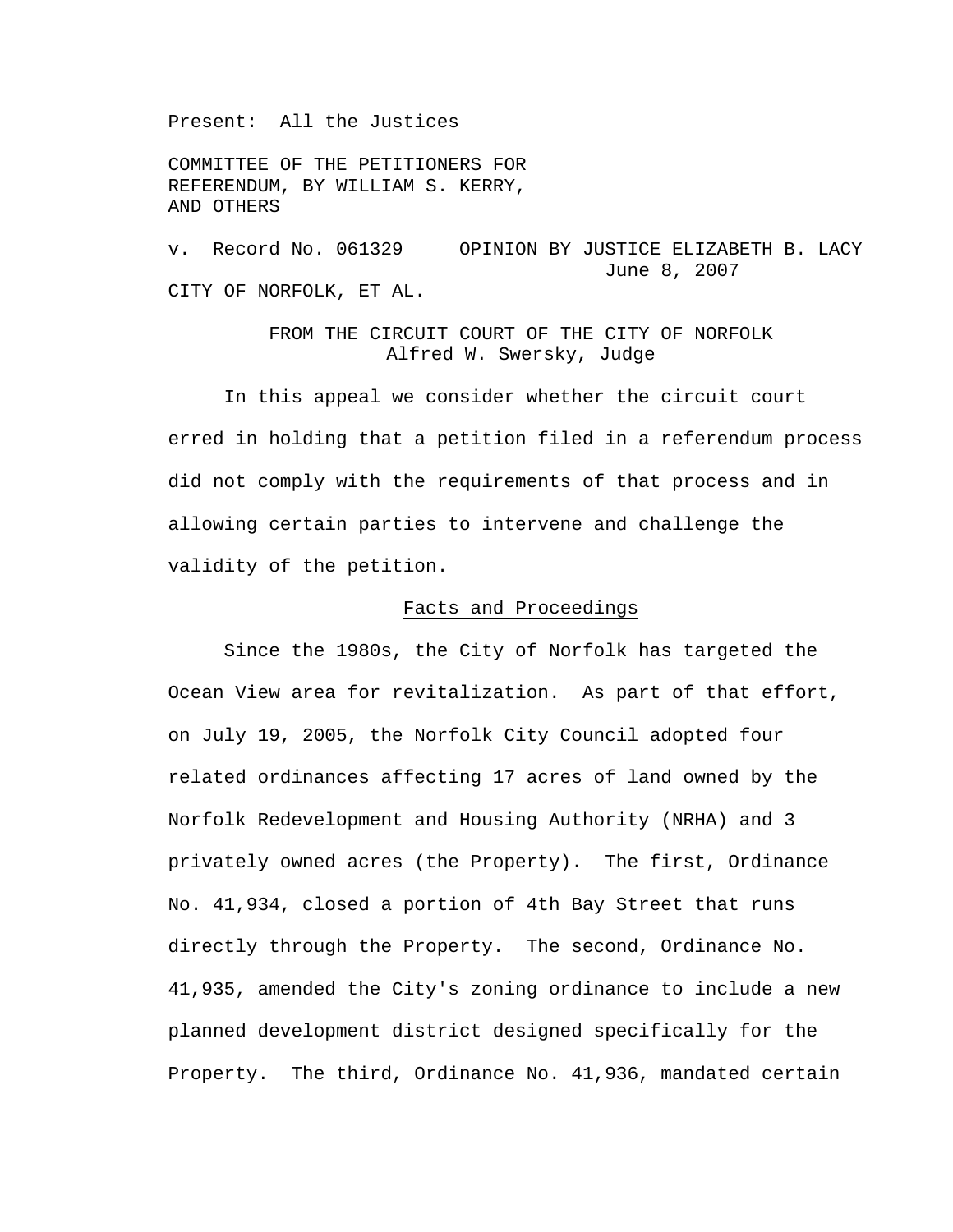open space and public area and facility requirements. The fourth, Ordinance No. 41,937, rezoned the property from R-12 (medium-density residential) and IN-1 (institutional) to the new planned development zoning category created via Ordinance No. 41,935. Under the ordinances, only single-family dwellings and town homes would be constructed and at least one-half of the Property would be dedicated as open space.

A number of Norfolk residents opposed the development of the Property as a planned residential community. The residents decided to utilize the referendum process set out in the Norfolk City Charter to repeal the ordinances by popular vote. The referendum process required that the residents file documents announcing their intent to circulate the petition necessary to place the matter on the referendum ballot, secure a specified number of signatures for that petition, and present the petition to the City Council. Norfolk City Charter § 35. If the City Council did not repeal the ordinances within 30 days, the residents were required to request that the petition be sent to the circuit court for entry of an order placing the question on the ballot and setting the election date. Norfolk City Charter § 36.

The residents formed "The 'Bay Oaks Parks' Committee of the Petitioners" (the Committee) and filed an amended notice of intent to circulate and file a referendum petition (the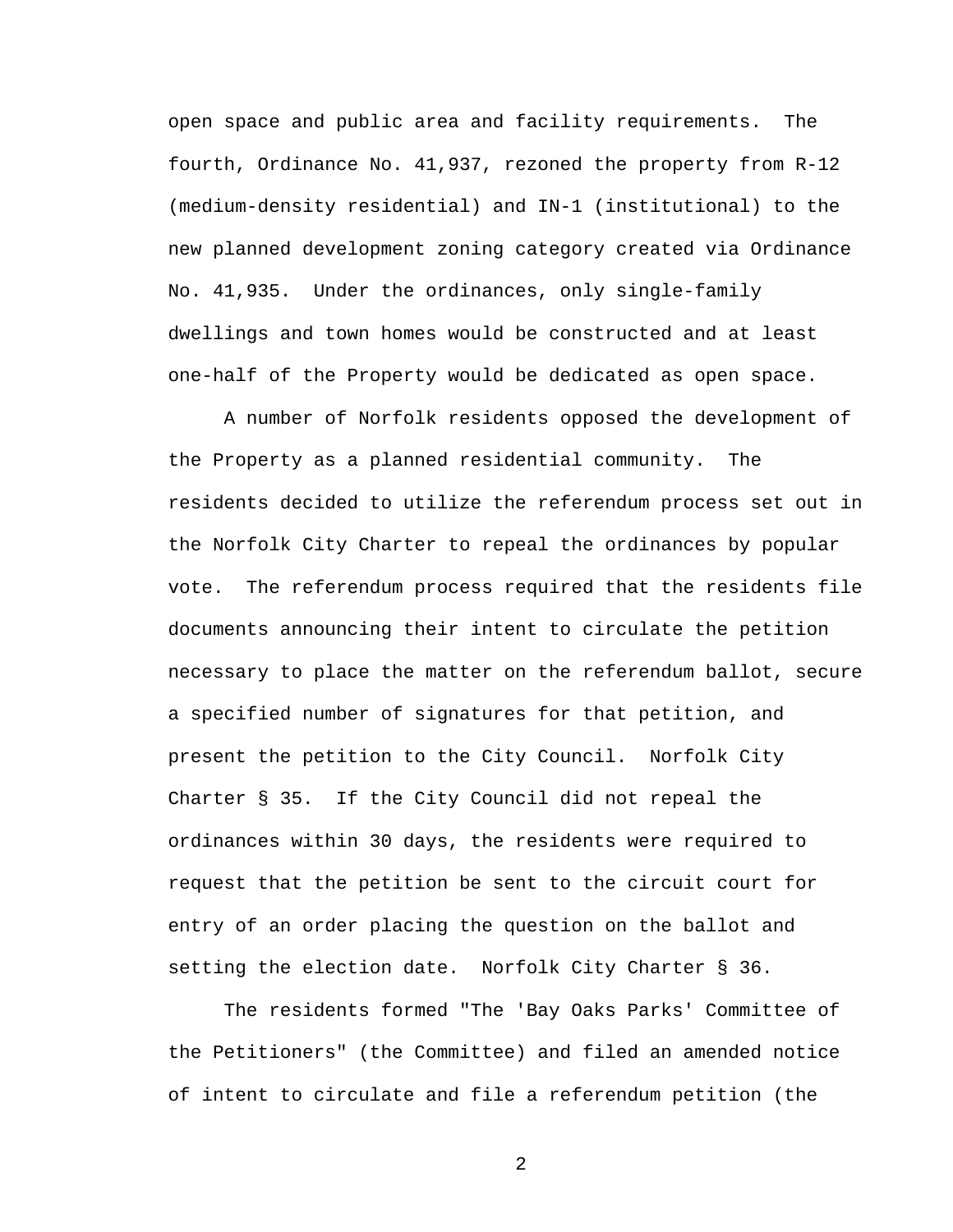Petition) on July 25, 2005. The Petition stated that it was a petition "to repeal Ordinance No. 41,934, Ordinance No. 41,935, Ordinance No. 41,936, and Ordinance No. 41,937 adopted on July 19, 2005." The Committee filed the Petition with the clerk of the City of Norfolk on August 18, 2005. The City Council did not repeal the ordinances within thirty days and, at the Committee's request, the Petition was sent to the Clerk of the Circuit Court of the City of Norfolk on September 20, 2005. After the Clerk of the Court certified that the Petition contained the requisite number of signatures of qualified voters, the Committee then presented the Petition to the Circuit Court.

The City and NRHA each filed a motion to intervene, which the circuit court granted over the Committee's objections. The matter was set for an evidentiary hearing on February 23, 2006. At that hearing, the circuit court dismissed the claim raised by the City and NRHA that the Petition was invalid because the Committee used false and misleading statements and promotional materials in the circulation process but held, as a matter of law, that the Petition was invalid because it presented all four ordinances in a single petition. The circuit court entered a final order declining to set a referendum election and dismissing the Petition with prejudice.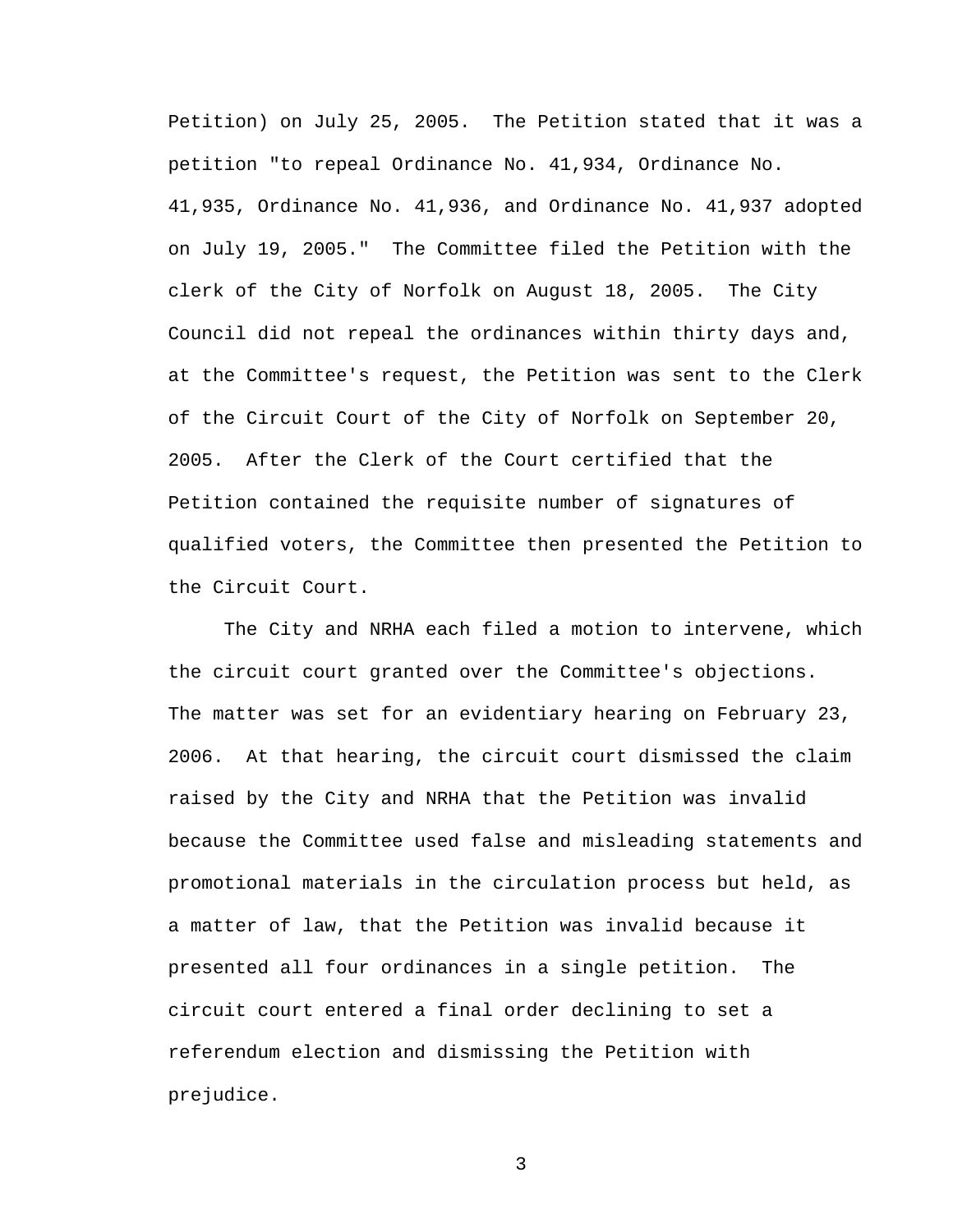The Committee filed a timely appeal to this Court asserting the circuit court erred in 1) granting the City and NRHA leave to intervene; 2) finding that the Petition was legally defective because the Petition sought repeal of four related Ordinances in a single petition instead of listing each of the four challenged ordinances in a separate petition; and 3) granting summary judgment for the City and NRHA sua sponte. We granted the Committee an appeal.

## Discussion

### I. Motion to Intervene

We first address the Committee's assertion that the circuit court erred in granting the City's and NRHA's motions to intervene. The Committee claims the motions to intervene were untimely because they were not filed until nearly two months after the City received notice that the Petition was to be circulated and over one month after the completed Petition was officially presented to the City Council.

We apply an abuse of discretion standard when reviewing a circuit court's decision to grant a motion to intervene. See Hudson v. Jarrett, 269 Va. 24, 33, 606 S.E.2d 827, 831 (2005) (granting motion to intervene is within discretion of court but intervenor must meet requirements for intervention). The Committee does not question the interests of the City and NRHA in the subject matter of these proceedings; its challenge is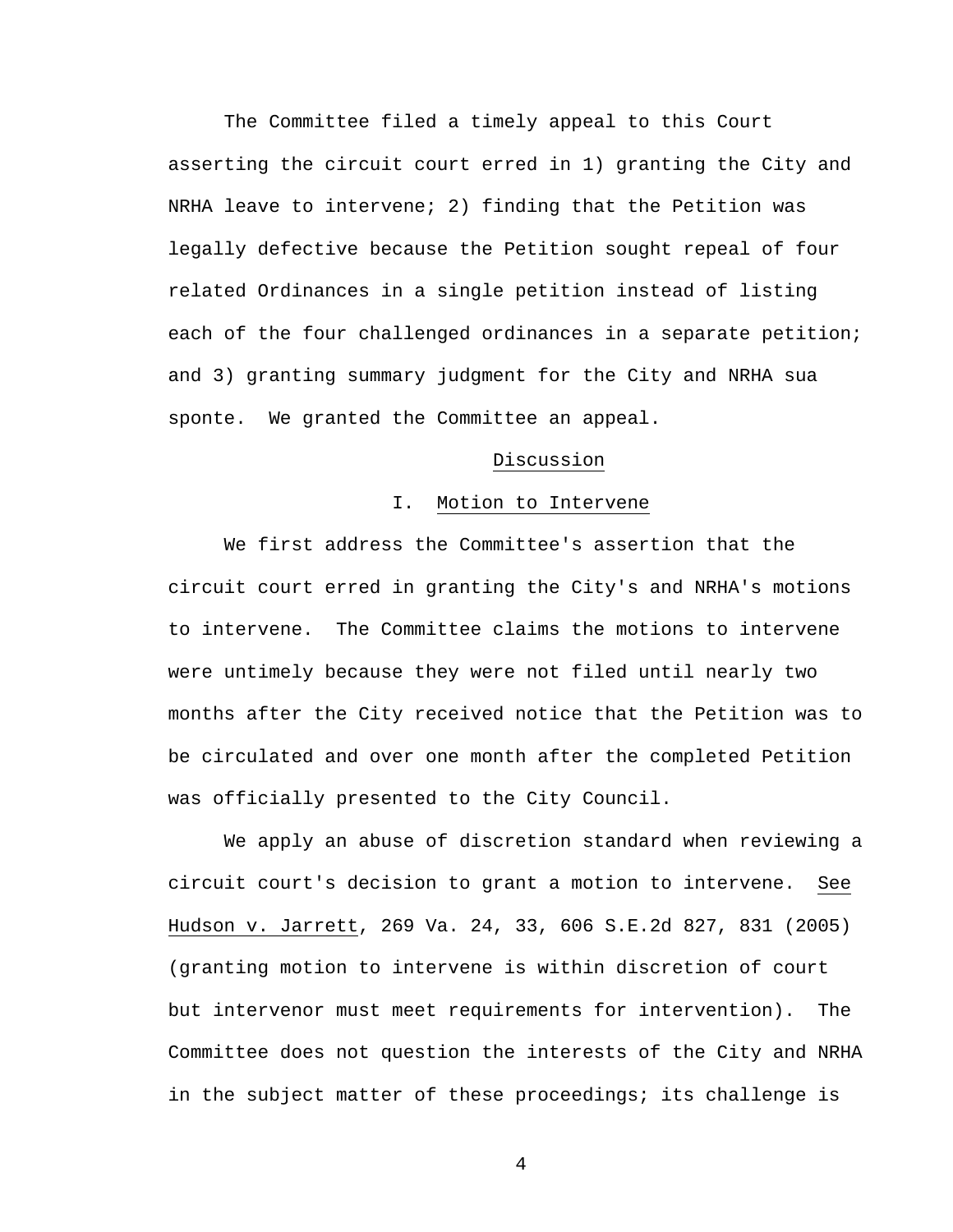limited solely to the timeliness of the intervention. The circuit court found the interventions timely "since at any time prior to the City Council's completion of the reconsideration mandated by law, the issue could have been made moot and . . . there are no statutory, charter, or constitutional provisions requiring earlier filing."

The circuit court's rationale reflects a reasoned evaluation of the circumstances. The fact that the City or NRHA could have brought its objections to the Petition to the attention of the Committee at some earlier time is not relevant to whether the intervention in circuit court was timely. Accordingly, we hold that the circuit court did not abuse its discretion in granting the motion to intervene.

### II. Petition for Referendum

"A referendum is 'an exercise by the voters of their traditional right through direct legislation to override the view of their elected representatives as to what serves the public interest.' " R.G. Moore Bldg. Corp. v. Committee for the Repeal of Ordinance R(C)-88-13, 239 Va. 484, 489, 391 S.E.2d 587, 589 (1990) (quoting City of Eastlake v. Forest City Enters., Inc., 426 U.S. 668, 678 (1976)). The referendum process "is a means for direct political participation, allowing the people the final decision, amounting to a veto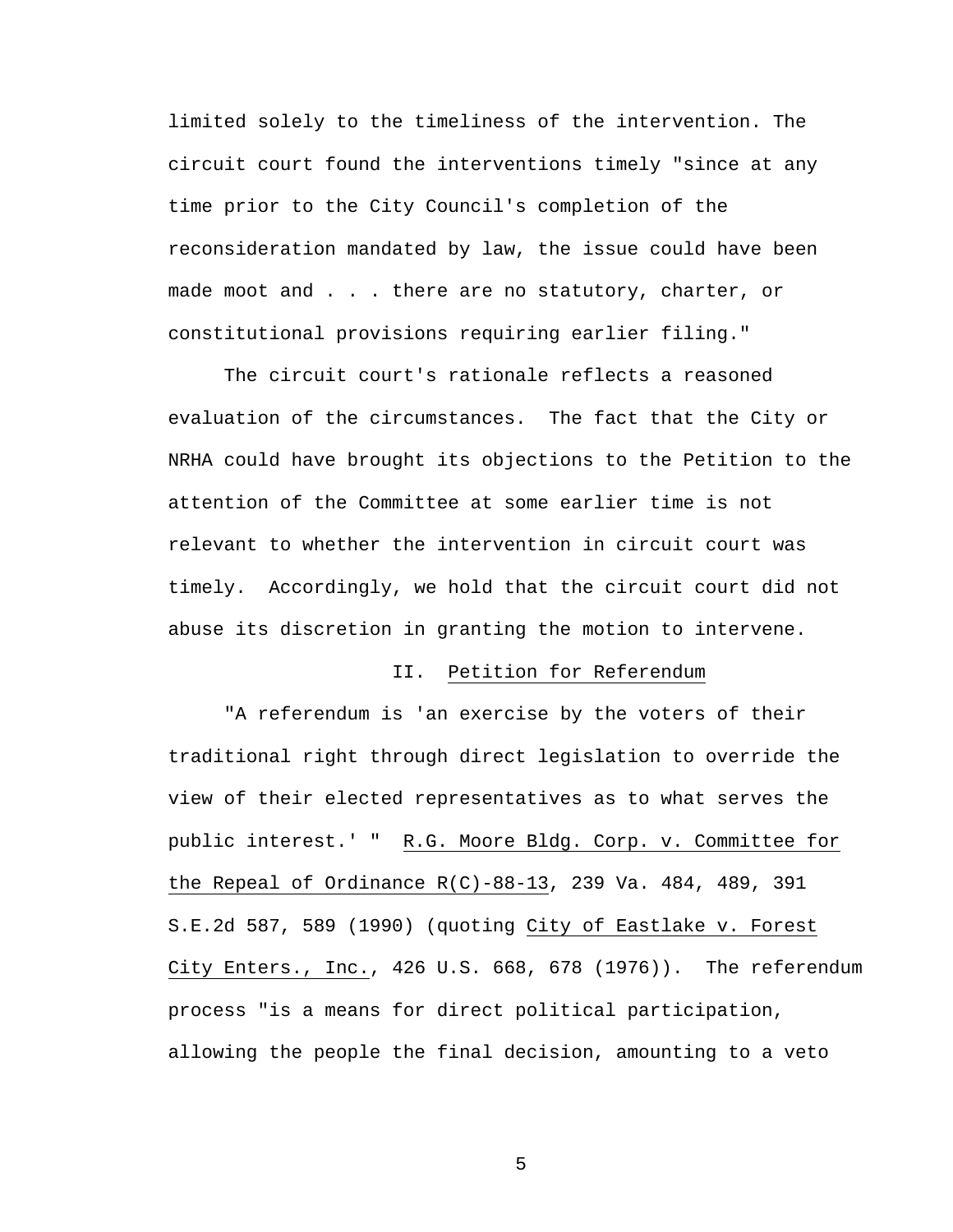power, over enactments of representative bodies." Id. (quoting City of Eastlake, 426 U.S. at 673).

Petitions for initiating the referenda process are the subject of § 35 of the City Charter. That section states that a petition does not have to contain the text of the "ordinance or ordinances" sought to be repealed. Norfolk City Charter § 35. This language implies but does not specifically address whether a single petition may be submitted for the repeal of more than one ordinance.

In the absence of clear legislative direction on this issue, the City and NRHA argue, and the circuit court agreed, that because a referendum is "legislative in nature and effect," Collins v. City of Norfolk, 244 Va. 431, 434, 422 S.E.2d 782, 783 (1992), the petition is subject to the same restrictions that apply to a City ordinance. One of those requirements is that City ordinances "shall be confined to one subject." Norfolk City Charter § 14.1. Applying this section, the City contends that the circuit court was correct in concluding that because the four ordinances contained in the Petition could not be considered in a single ordinance, they likewise could not be combined in a single petition for referendum, and therefore, the Petition was invalid. We disagree with this analysis.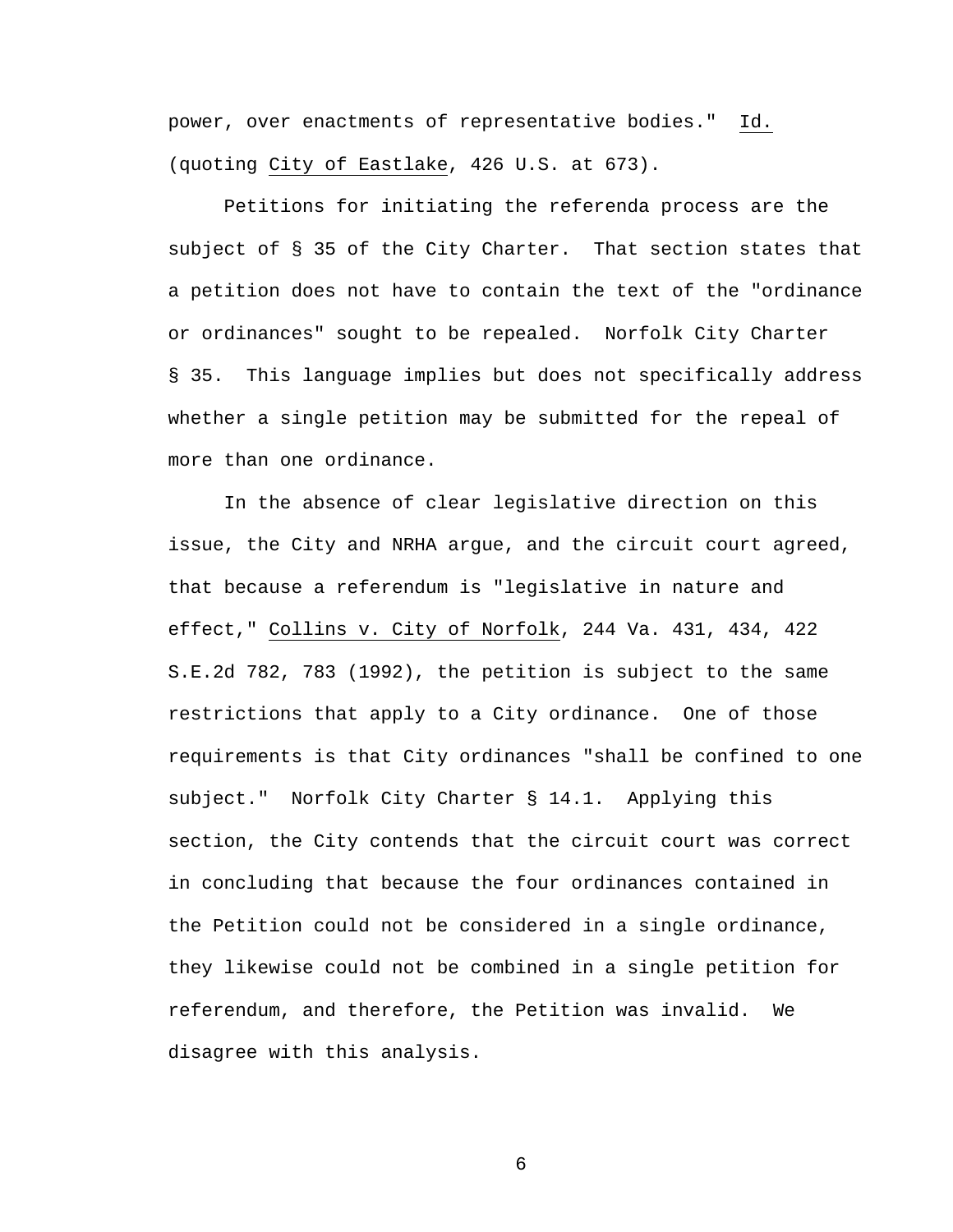First, nothing in the City Charter indicates that the provisions applicable to City ordinances are also applicable to a petition for referendum. Furthermore, the City and NRHA equate the petition for referendum with the referendum itself. However, the petition is the mechanism for placing the issue before the electorate; the referendum is the vote of the electorate. More importantly, nothing in the Petition precludes a separate vote on each of the ordinances referenced in the Petition.

The Committee contended at trial and reiterated here that the Petition only ensures the placement of the ordinances on the ballot and that each ordinance could be voted upon independently. Code § 24.2-684 specifically states that "[t]he court order calling a referendum shall state the question to appear on the ballot." This provision does not reference the petition and, contrary to the argument of the City and NRHA, the language of the Petition reciting the ordinances in the conjunctive, does not require the circuit court to structure the ballot to require a single vote on the combined ordinances.

The Committee's Petition complied with all stated requirements of the City Charter and the Code. The Petition was not invalid because it listed multiple ordinances and the Committee was not required to circulate a separate petition